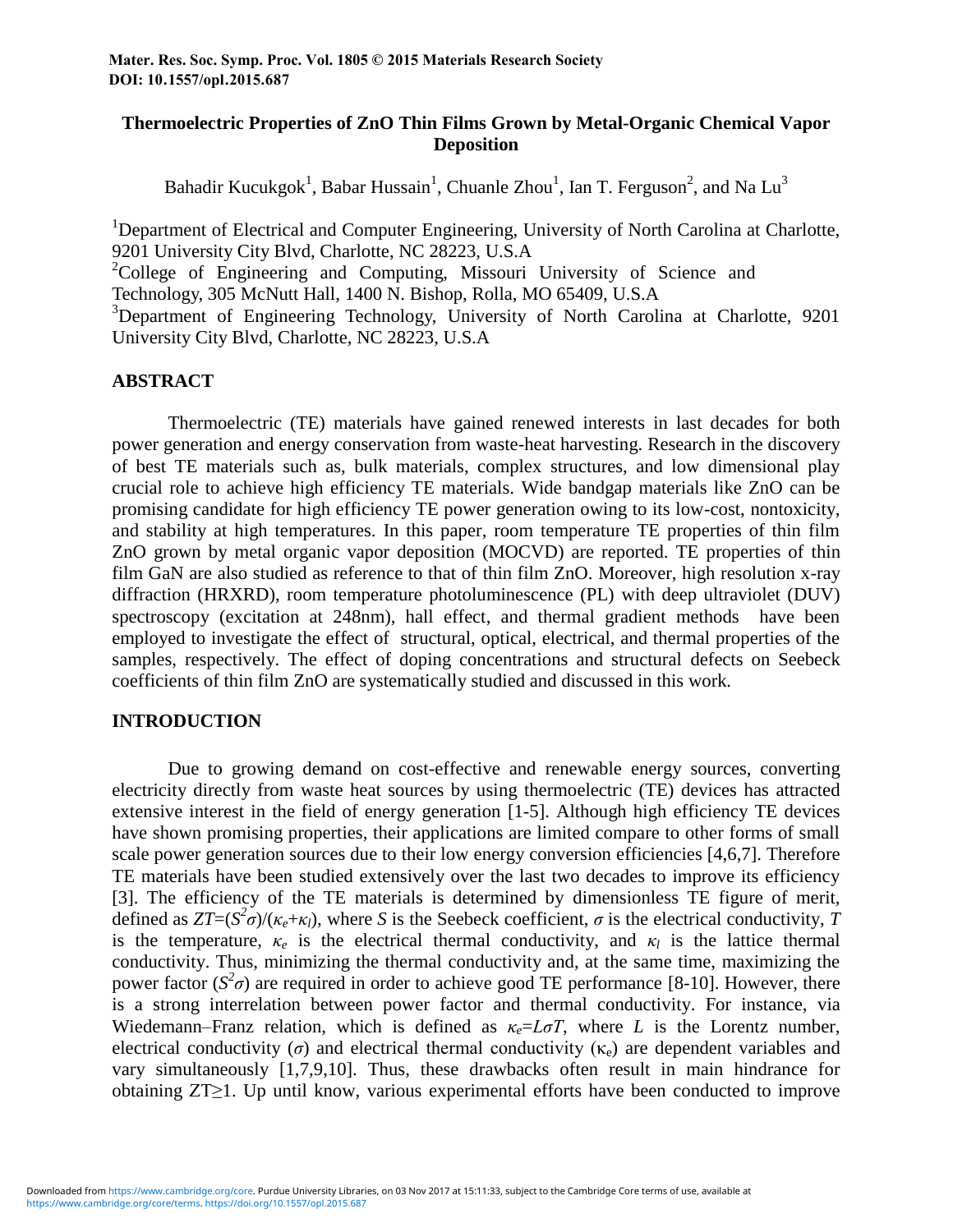TE properties, particularly for reducing the lattice thermal conductivity. Most effective mechanisms of optimizing the thermal conductivity are nanostructuring and alloying [2,5]. For instance, increasing the phonon scattering at boundaries and interfaces [10] via nanostructuring can reduce lattice thermal conductivity without too much deteriorating the electrical conductivity. Additionally, disordering the crystal structure via introducing host atoms in the matrix through alloying, which creates scattering centers and mass fluctuations, reduces the thermal conductivity of materials [3].

BiTe, PbTe, AgPbSbTe nanostructured alloys, layered zintl phases  $Yb_{14}MnSb_{11}$ , and SiGe have been recognized as the promising TE materials at room temperature and high temperatures [8,11,12]. However, the use of those materials is limited due to their high-cost, scarcity of availability, toxicity, and production difficulties. Therefore, oxide-based materials, as alternative TE candidates have drawn great interest on TE research because of their costeffectiveness, excellent durability, non-toxicity, elemental abundance, and thermal stability at high temperatures. In particular, ZnO-based materials are attractive candidates for high temperature TE applications due to their remarkable TE performance among other semiconductor oxides. For instance, Ga and Al dual-doped ZnO is the best reported n-type oxide TE materials [13]. Unlike commercially available TE materials, ZnO has noncomplex wurtzite structure, low effective mass  $(0.24m_e)$ , and high thermal conductivity  $(40Wm^{-1}K^{-1})$  for bulk ZnO at 300K), which prevents it from obtaining high *ZT* values [7,11]. However, improving electrical properties (i.e., both high Seebeck coefficient and electrical conductivity) result in enhance *ZT* values [1, 9]. For instance, carrier density refinement by Al and Ga doping exhibits *ZT*=0.65 at 1247K and 0.5 at. % indium doping results in *ZT*=0.45 at 1000K in ZnO [11]. Additionally, one of the most well-known n-type oxide TE materials,  $SrTiO<sub>3</sub>$ , has a highest *ZT* value of 0.37 [14].  $Ca<sub>3</sub>Co<sub>4</sub>O<sub>9</sub>$  and Na<sub>x</sub>CoO<sub>2</sub> as a p-type oxide semiconductors reveal promising *ZT* values of 0.61 [15] and 0.92 [16], respectively. Moreover, it has been lately observed that, two-dimensional electron gas (2DEG)  $\overline{Z}$ nO shows very high mobility (>300.000cm<sup>2</sup>V<sup>-1</sup>s<sup>-1</sup>) due to the charge accumulation at the interface, thereby it becomes essential for TE applications [17]. Furthermore, zinc oxide (ZnO) as a wide band gap semiconductor is an inherently n-type semiconductor and has been utilized for variety of applications such as, solar cells, gas sensors, piezoelectric transducers, light-emitting diodes, and recently TE devices.

In this study, electrical and thermal properties of unintentionally doped ZnO thin films grown by MOCVD are examined to understand the TE performance and the optimized carrier densities. TE properties of thin film GaN samples are also studied as reference to that of thin film ZnO. The effect of structural and optical properties on Seebeck coefficients of thin film ZnO are systematically studied and discussed.

### **EXPERIMENT**

The samples studied here include thin film ZnO and thin film GaN. Unintentionally doped ZnO thin film samples were grown on c-axis 2 in. sapphire wafer by metal organic vapor deposition method (MOCVD) and Zn face of (0001) bulk ZnO samples were provided from Cermet Inc. Thin film GaN samples with various doping concentrations were also grown on caxis 2 in. sapphire wafer by MOCVD. The standard in-plane Seebeck measurement is performed in this study. Details of the theory and experiments setup were discussed in elsewhere [9]. The electrical characterizations were performed by hall effect measurement methods in the in-plane direction. For Seebeck and hall measurements, Ti/Al/Ti/Au ohmic electrodes were deposited on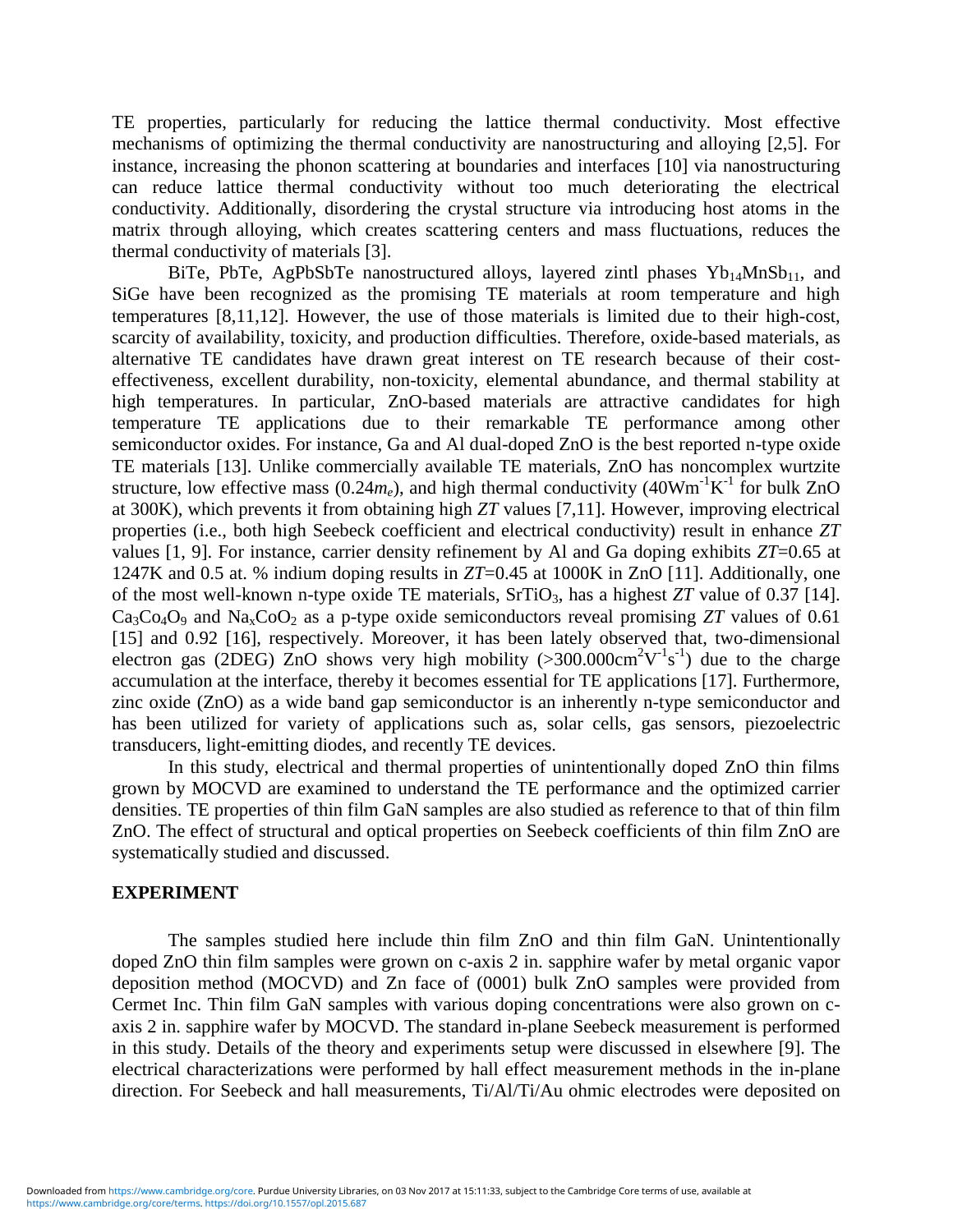the top n-GaN layers. Moreover, high resolution x-ray diffraction (HRXRD) measurements were performed using a Philips X'Pert MRD triple-axis diffractometer equipped with a four crystals Ge (220) monochromator in the incident beam optics and a Cu sealed anode and room temperature photoluminescence (PL) analyses by utilizing deep ultraviolet (DUV) spectroscopy (excitation at 248nm), to investigate the effect of structural and optical properties of the samples, respectively.

#### **DISCUSSION**

Figures 1 (a) and (b) illustrate the electrical conductivity and mobility of unintentionally doped thin film ZnO samples, respectively. It should be noted that thin film ZnO samples are unintentionally doped that lead to an enhancement of the carrier density and consequently the electrical conductivity. It can be clearly observed that electrical conductivity and mobility increase gradually as the carrier density increases. The highest electrical conductivity  $366\Omega^{-1}$ cm<sup>-1</sup> and mobility  $23 \text{cm}^2 \text{V}^{-1} \text{s}^{-1}$  are found at  $9.89 \times 10^{19} \text{cm}^{-3}$ . Additionally, the electrical conductivity and mobility exhibit a sudden increase starting at  $4\times10^{19}$ cm<sup>-3</sup>, which could be attributed to impact of point defects, such as oxygen vacancy and/or Zn interstitial. This is because slight variation in the oxygen content results in compositional defects similar to oxygen vacancies or zinc interstitials, which act as donors and these defects results in scattering of electrons, therefore induces electrical conductivity increment or decrement. For instance, as the scattering centers increase the electrical conductivity decreases since mobility decreases at the same time as well.



Figure 1: (a) Electrical conductivity and (b) mobility of thin film ZnO as function of carrier density at 300K (The dashed line is guided to the eye). *x* and *y* axes are logarithmic scale for both figures. In Figure 1 (b), the influences of different scattering mechanisms to the total mobility are depicted by dashed curves.

The mobility is measured between the values of 5 to  $20 \text{cm}^2 \text{V}^{-1} \text{s}^{-1}$ , which are relatively poor compared to thin film GaN at similar carrier densities, however these values are in agreement with other reported results [18,19]. The contribution of different scattering mechanisms on ZnO mobility is presented in Figure 1 (b) using the Boltzmann transport equation with a variational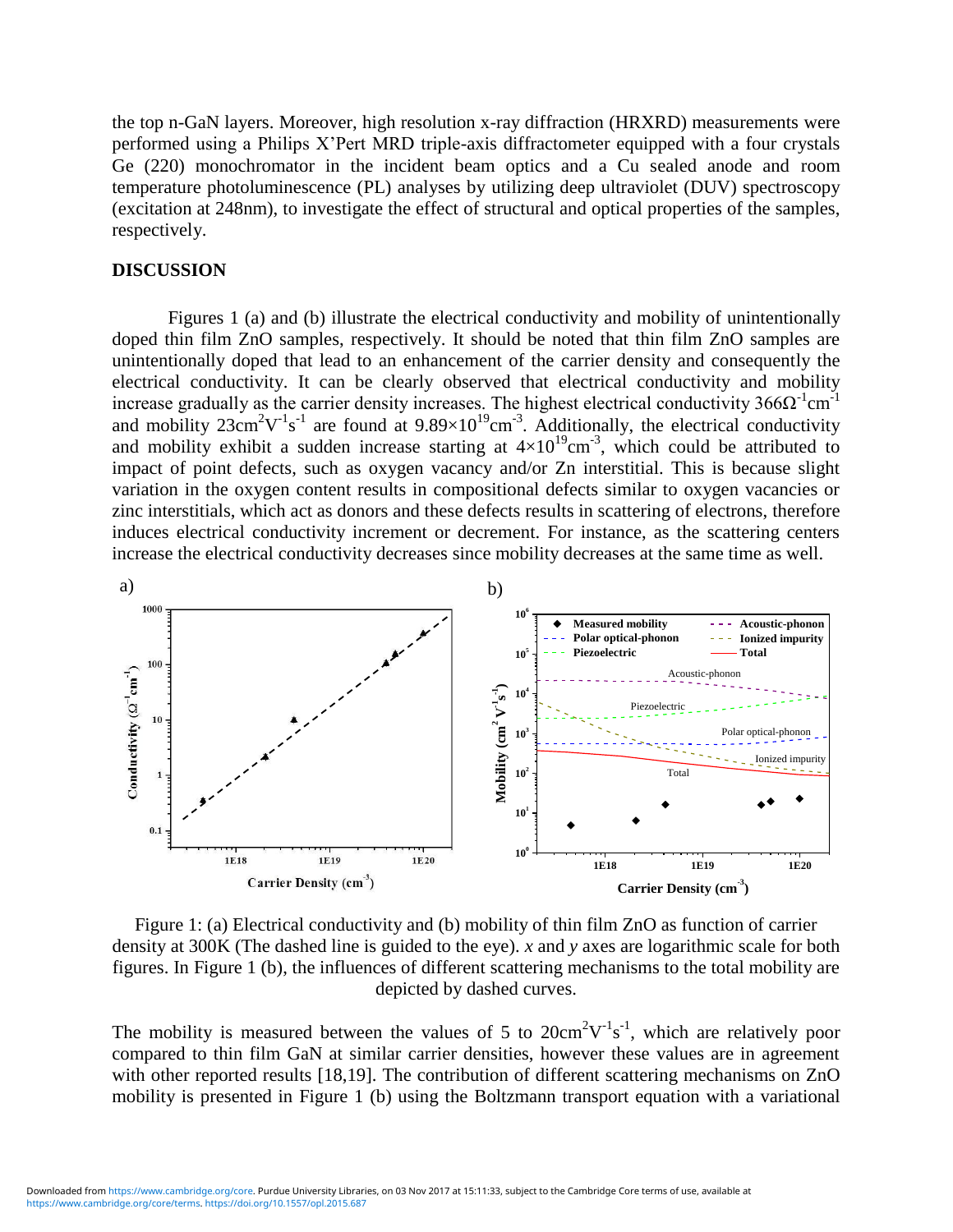method. The list of material properties to calculate the electron scattering mechanisms including polar optical-phonon scattering, ionized impurity scattering, acoustic-phonon scattering, and piezoelectric interactions are also determined in reference [20]. It can be observed that electron mobility data dramatically increases and becomes closer to the theoretical limit as the carrier density increases. However, the measured values are considerably lower than that of those calculated ones. The unexpected trend; that is, mobility increases with carrier density could be explained in terms of electron-plasmon interaction [18,20]; and it also proposes that under a certain level, scattering mechanisms don't have significant influence on mobility.

The Seebeck coefficient and power factor are important parameters characterizing the TE properties. Figures 2 (a) and (b) show the absolute Seebeck coefficient and power factor of thin film ZnO with the function of carrier density at 300K, respectively. For comparison, Seebeck values of thin film GaN at similar carrier density are also illustrated. The Seebeck values of thin film ZnO are measured between 20 to 110uV/K. The absolute value of the Seebeck coefficient is decreased by a rising amount of these defects due to an increase of the charge carrier density and highest Seebeck coefficient 110 $\mu$ V/K was found at carrier density 4.45 $\times$ 10<sup>17</sup>cm<sup>-3</sup>. Evidently, Seebeck values of thin film GaN are much higher than those of thin film ZnO samples. This is because interstitial defects like oxygen vacancies act as additional scattering centers and results in low crystalline quality hence lower Seebeck values in ZnO (Figures 3 and 4).



Figure 2: (a) Absolute Seebeck coefficient and (b) power factor as a function of carrier density at 300K. *x* and *y* axes are logarithmic scale in Figure 2 (b). Dashed lines are guided to the eyes.

Additionally, from HRXRD scans it was calculated that the screw and mixed dislocation density of thin film GaN is in the range of  $10^7$ cm<sup>-2</sup> whereas  $10^{10}$ cm<sup>-2</sup> for thin film ZnO. Thus, it can be attributed that high dislocation density leading to a corresponding decrease in the Seebeck coefficient. Furthermore, for different type of thin films various scattering mechanisms might play dominant role other than single dislocation scattering and thus result in different Seebeck coefficients at similar carrier densities. The efficiency of the TE material can be calculated by the electrical conductivity and the Seebeck coefficient ( $PF=S^2\sigma$ ). As seen in Figure 2 (b) power factor increases gradually with carrier density. The highest power factor  $0.083 \times 10^{-4}$ W/mK<sup>2</sup> was found at carrier density  $9.89 \times 10^{19}$  cm<sup>-3</sup>. The power factors of thin GaN samples are far above from ZnO samples at similar carrier densities due to their high electrical conductivity values.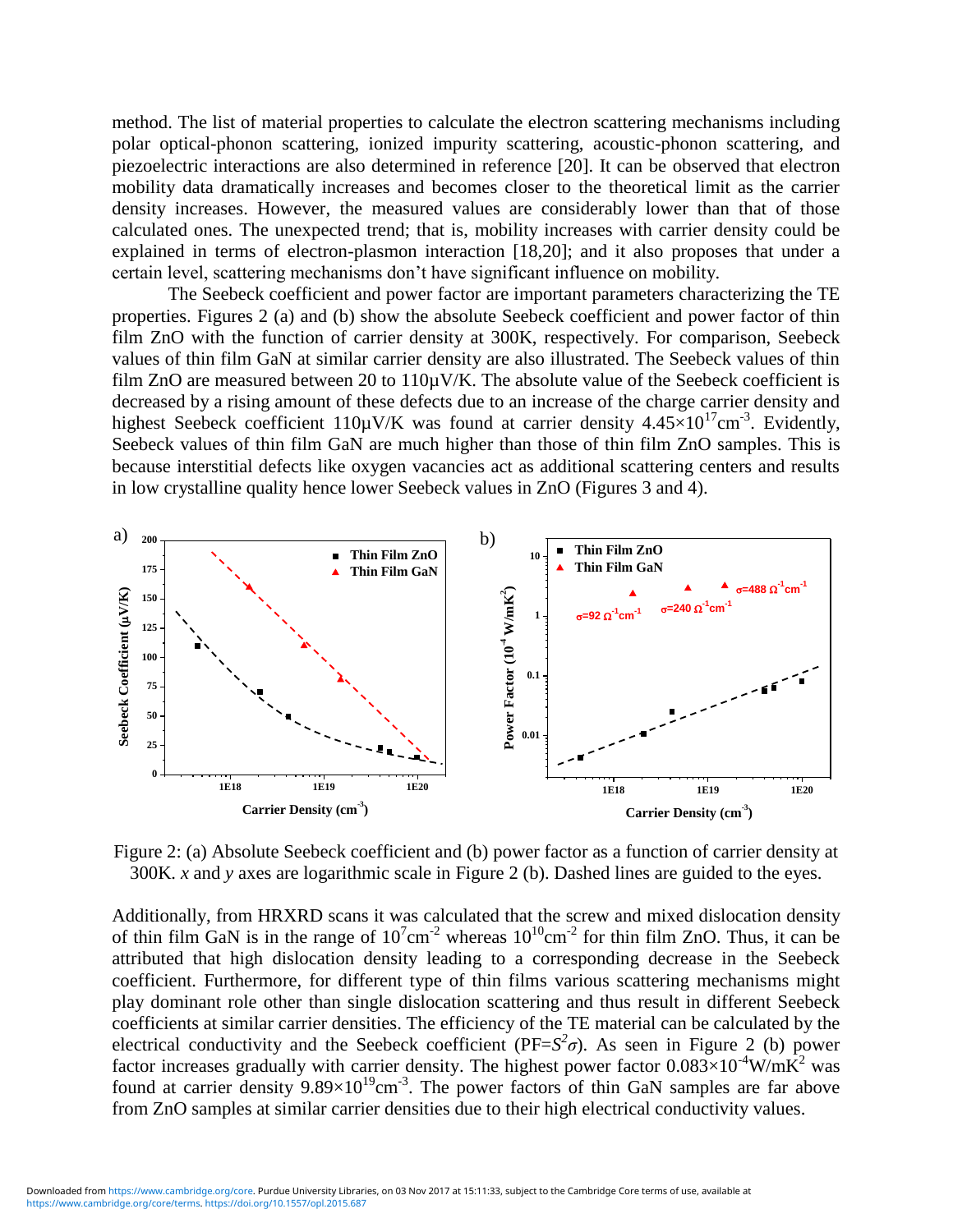Figure 3 (a) depicts the PL spectrum of thin films ZnO samples. The spectra show near bad-edge emission peaks slightly varies between 3.26eV and 3.31eV. Insets show deep level emission (DLE) which can be attributed to intrinsic defects, such as zinc vacancy  $V_{Zn}$ , oxygen vacancy  $V_O$ , interstitial zinc  $Z_{ni}$ , and antisite oxygen  $O_{Zn}$ . Additionally, from the whole spectrum it can be clearly observed that these defects centers contributed to the bandgap of the material and result in larger full-width at half-maximum (FWHM) values. Lower Seebeck coefficient related to degenerate film quality can also be evaluated from PL spectrums in which as FWHM increases Seebeck coefficient decreases.



Figure 3: (a) PL analyses of thin film ZnO by utilizing deep DUV spectroscopy (excitation at 248nm) at 300K. Insets show the deep level emissions. FWHM and Seebeck values of each spectrum are also shown (b) rocking curve HRXRD scans on thin film ZnO at 300K. Screw and mixed dislocation and Seebeck values are also shown.

Rocking curve HRXRD analyses of thin film ZnO samples are shown in Figure 3 (b) and impact of screw and mixed dislocation density on Seebeck coefficients are evaluated. It is known that dislocations play a role in limiting electron transport in thin films particularly at high densities  $(≥10^{10}cm<sup>-2</sup>)$  and found in the range of  $10^{10}cm<sup>-2</sup>$  for thin film ZnO, which can be assumed as high dislocation density films. It can be realized that Seebeck coefficient decreases while increasing dislocation density. This might be attributed to decreasing the value of relaxation time with increasing dislocation density and result in variance in the Seebeck coefficient due to its stronger dependence of the relaxation rates on energy.